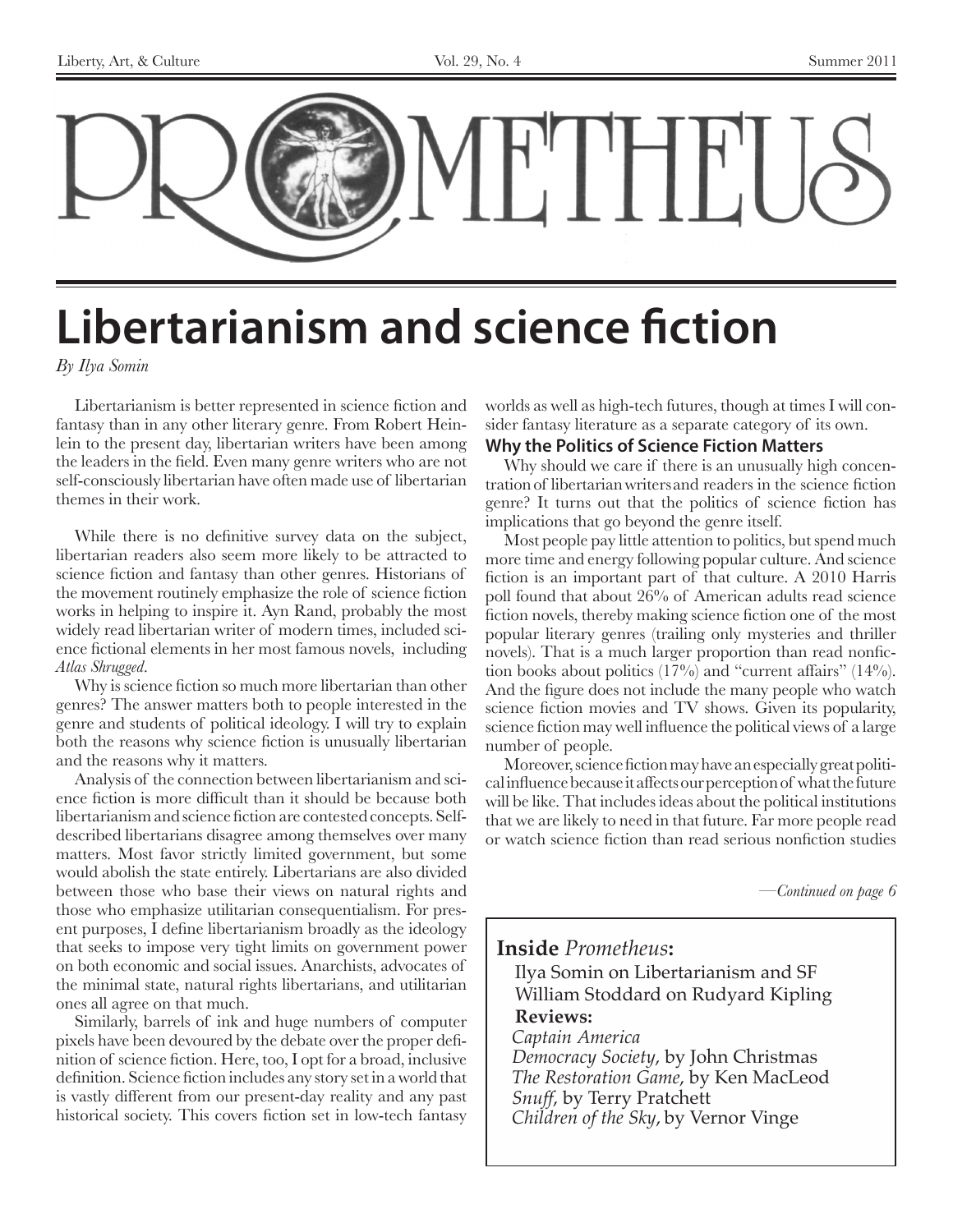

The newsletter of the Libertarian Futurist Society

**Editor** Anders Monsen

#### **Contributors**

John Enright Ilya Somin William H. Stoddard

#### **Letters and Submissions**:

Anders Monsen 501 Abiso Ave. San Antonio, TX 78209 editor@lfs.org

> **Webmaster** Tod Casasent

**LFS Online:** http://www.lfs.org

#### **Subscriptions & Advertisements**

Basic Membership: \$25/year (\$30 international) Full Membership: \$50/year<br>Sponsors: \$100/year \$100/year<br>\$200/year Benefactors:<br>Subscriptions:  $$20/year$  (\$25 international) All memberships include one-year subscriptions to *Prometheus*.

Classified ads: 50 cents/word, 10 percent off for mul- tiple insertions. Display ad rates available. All checks payable to the Libertarian Futurist Society.

> Libertarian Futurist Society 650 Castro St. Suite 120-433 Mountain View, CA 94041 moulton@moulton.com

Send mailing address changes to: David Tuchman 1364 Mapleton Ave Suffield, CT 06078 dtuchman@gmail.com

*Prometheus* © 2011 the Libertarian Futurist Society.<br>The LFS retains a non-exclusive license to republish accepted articles on its Web site; all other rights revert to the contributor. Letters and reviews are welcome. Bylined articles are strictly the opinion of the writer and do not necessarily reflect the opinion of the LFS or its members.

**Democracy Society** By John Christmas *Reviewed by John Enright*

Imagine an America where people still vote to elect their government, but where the government has abandoned the Constitution and embraced redistribution of wealth and rule by rioting mobs. Do you think you have already caught glimpses of such an America? Well, you haven't seen anything yet. That, at least, is the message of *Democracy Society*, the scary but funny new novel by John Christmas.

The novel opens with a historical prologue featuring secret plotting by some of the American Founders. But that goes by quickly, and we are plunged abruptly into a society where democracy has degenerated into a nightmare of seized assets and enslaved entrepreneurs.

Just to get an idea of how scary this society is, here is an excerpt from a scene in which the President of the United States, Roberto Rojo, campaigns for re-election:

"The Great Deal Party gave you a new human right. Free cash!

"These hundred-dollar bills have a picture of me instead of Benjamin Franklin since you don't know who he was anyway!"

Rojo paused and made a mental note to ask an aide to figure out who Benjamin Franklin was, just in case the question ever came up.

This level of thinking may remind you of the 2006 film Idiocracy, in which society has become incredibly and comically "dumbed down."

Fortunately, all is not lost. There are intelligent and virtuous people fighting to restore the system of governance envisioned by the Founders, heroes who understand that the protection of property rights is one of the keys to the establishment of liberty and prosperity.

One such hero is David Goldstein, a free market economist, who is running a last ditch campaign for the Presidency, doing his best to explain the need for property rights to a citizenry low on economic literacy.

Leading the heroic charge for action, adventure, and romance are Jack Cannon and Valentina Zaiceva, an international pair who seem prepared for any physical challenge that life can throw at them. They have been recruited for a dangerous mission by a secret society—a secret society which traces its roots back to the time of the American Founders.

The story is quite fast paced and often very funny; at least, it was very suited to my sense of humor. As befits a political thriller, the story is a roller coaster of twists and turns, with a big final twist, which I did not see coming.

As befits a political thriller, the story is a roller coaster of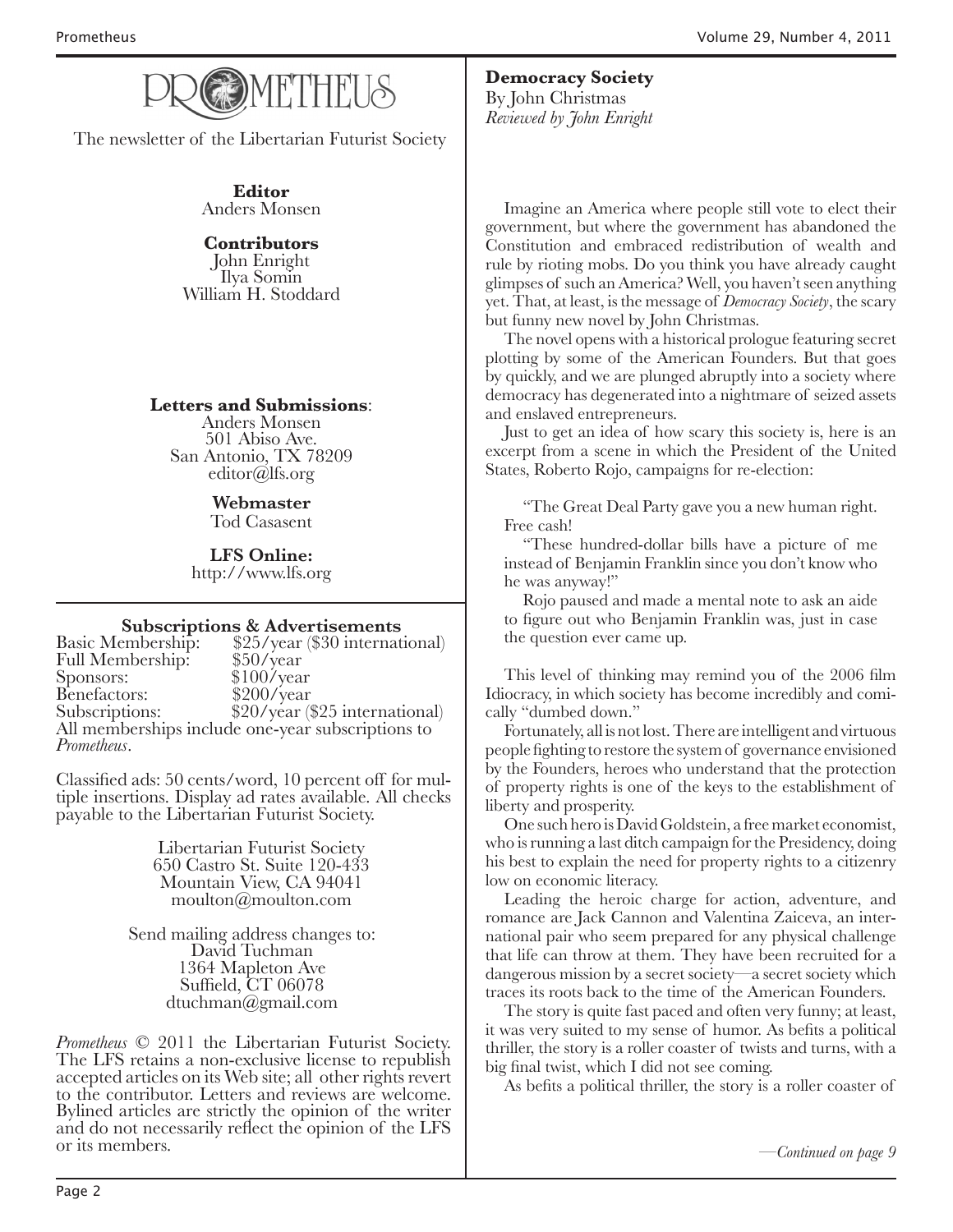**Captain America** Distributor, July 2011 Directed by Gary Chartier Starring *Reviewed by William H. Stoddard*

As a preliminary note, this film has some neat bits for serious comics fans. I recognized one of the American soldiers whom Steve Rogers rescues on his first real mission as obviously being "Dum Dum" Dugan of the Howling Commandoes, and later Rogers puts together a multinational and multiethnic combat team that's obviously a parallel world version of the Howling Commandoes, though without Sergeant Fury to lead them—Fury might not have been born yet in the forties in this continuity. Howard Stark is an important supporting character. There's a brief scene with Rogers and his friend Sergeant James Barnes at the New York World's Fair where I think I saw a blond man clad in skintight red standing immobile inside a transparent cylinder.

The World's Fair scene wasn't the only period reference that was done right. The villain of the story, a version of the Red Skull, heads a Nazi organization devoted to the military use of advanced science; naturally, he has very high-end vehicles. Now, some years back, I did two chapters for a GURPS supplement on fantastic variants of World War II, in which I wrote up GURPS versions of a lot of experimental German aircraft—so I recognized the Focke-Wulf Triebflügel and a saucerlike craft that might have been inspired by the BMW Flügelrad V-3 Dora, though its performance was more like what was hoped for from the Silbervogel SB-2. That actually struck me as cooler than the pure comic book technology; it showed that the designers had done some serious research.

This is a period film in larger ways, too. It's as much a war movie as a superhero movie—but not in the spirit of a modern grim or cynical treatment of war; it has more the feel of a war movie of the time it's set in, portraying Allied soldiers in a straightforwardly positive way. The commando force Rogers recruits fits the cinematic image of "men from diverse backgrounds brought together by a common struggle"—possibly a bit more than a 1940s film would have, with a black and a Nisei soldier, but the Howling Commandoes of the 1960s comic series included a black soldier and a white southerner fighting side by side. Howard Stark's portrayal is partly an allusion to Howard Hughes, but partly the classic American inventor hero of popular fiction, modeled for example on the original Tom Swift. The love interest, Peggy Carter, fits the "independent woman" image of the 1930s magazine fiction Betty Friedan wrote about. She's clearly attracted to Rogers, but just as clearly isn't going to make the first move; he has to gain the confidence to approach her (and we see that he's put off, not attracted, by another young woman who's more aggressive). She only kisses him once, just before he jumps onto the landing gear of the Red Skull's saucer plane (which leads to one of the best humorous lines in the film, Colonel Chester Phillips saying, "What are you waiting for? I'm not going to kiss you!")—and that's as physical as things get, which I also liked; a scene of hot sex would have been really out of

place in a film actually set in the period.

What really made *Captain America* work for me is how straight everything is played. A lot of superhero films try to humanize their central characters, or make them more realistic. Some forms of that work; the contrast between the classic superhero outfit Rogers wears when he's being sent out to sell war bonds, and the more functional garb he wears for actual fighting, makes a good dramatic point. But what makes a superheroic character work is that they embody a moral concept. Batman is vengeance; Wonder Woman is the utopian ideal of early feminism—and Captain America is American patriotism, in the sense not of tribal loyalty but of belief in constitutional government and the sense of independence. The film makes a point of this, with a scrawny 4F Steve Rogers getting beaten up because he won't knuckle under to bullying, and being picked for the supersoldier program because he puts fellow soldiers' lives ahead of his own. It's possible to add realism, or even humor, to this ethical focus, but undercutting the focus, or a camp exaggeration of it, breaks the central structural element of the story. *Captain America* impressed me because it resisted that temptation.

I think the scene that worked best for me was of Rogers' returning from his first serious mission, an unauthorized rescue of American prisoners of the Red Skull. He leads a couple of hundred men into an American base, and says two things to Colonel Phillips: First, that there are men with him who need medical attention; second, that he's reporting for disciplinary action. At that point I felt that the character worked for me, because those were the right priorities for someone who believed in the moral concepts this character is supposed to represent.

In summary: A very good treatment of the character, done by taking the concept seriously, and a good use of history.

#### **Children of the Sky**

By Vernor Vinge Tor Books, 2011 *Reviewed by William H. Stoddard*

Vernor Vinge won his first Hugo award in 1993 for *A Fire upon the Deep*, a novel that combined the sweeping action of space opera with the sophisticated speculative ideas of hard science fiction, in the style now called "new space opera." In important ways, Vinge's work was ancestral to much of the work of writers such as Ken MacLeod and Charles Stross. It also marked Vinge's emergence as a creator of alien intelligences and cultures in the manner of such earlier writers as Poul Anderson and Hal Clement, with his portrayal of the Skroderiders and especially of the Tines, an ingeniously designed species of group mentalities.

Nearly two decades later, *The Children of the Sky* returns to the world of the Tines, and to the humans cast away there by the galactic catastrophe of *A Fire upon the Deep*. That catastrophe remains in the background, as a potential source of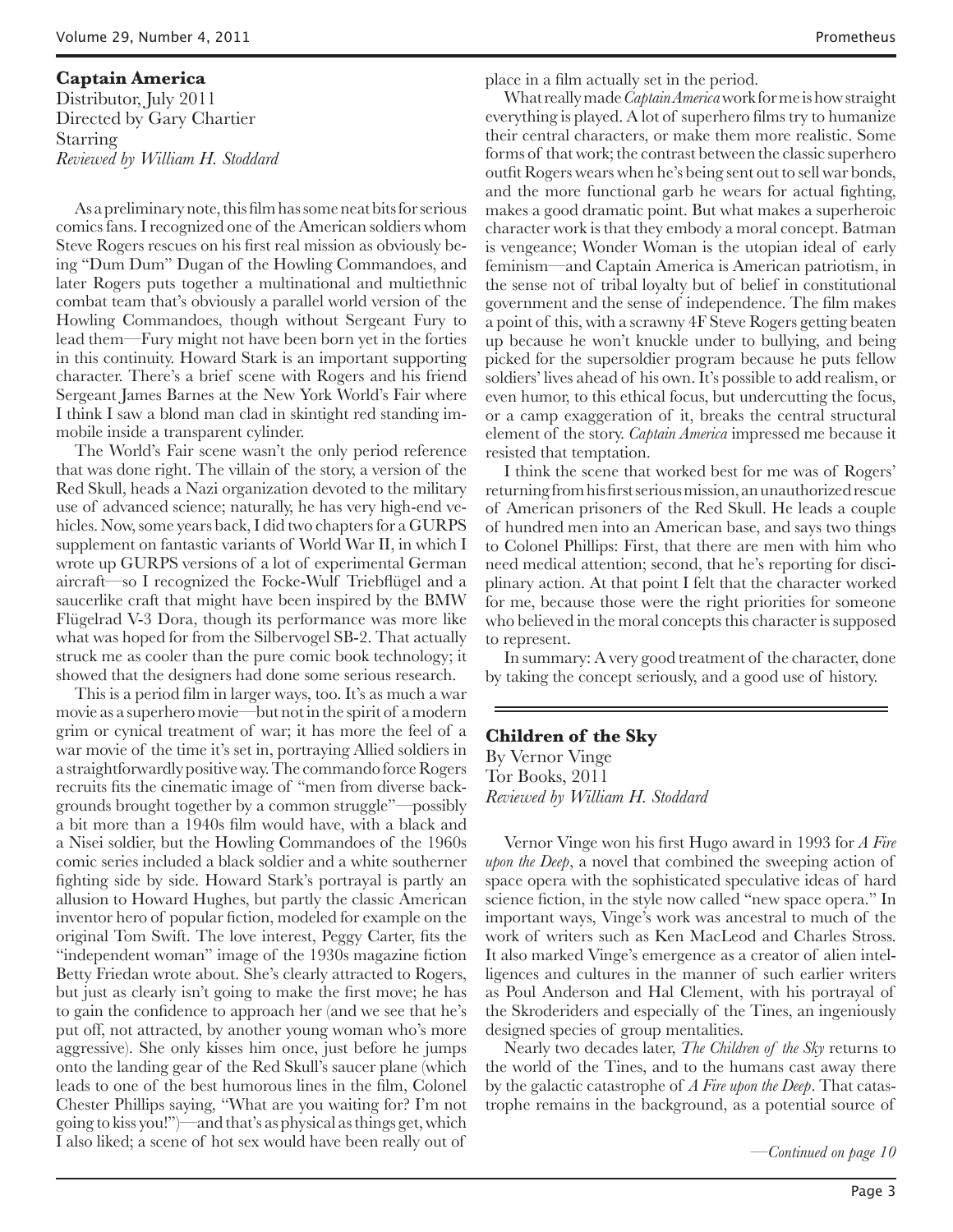## **"Every Crowd is Crazy": Kipling's Political Theme in "As Easy as A.B.C"**

*By William H. Stoddard*

Rudyard Kipling's story "As Easy as A.B.C.," set in the year 2065 A.D. in his "airship utopia" future history (which also includes "With the Night Mail"), has been a recurring nominee for the Libertarian Futurist Society's Hall of Fame award since short fiction was made eligible. But understanding its political themes can be challenging. Kipling's political

thought is complex and not always libertarian; the political landscape before the Great War was profoundly different from ours. Kipling combines a sympathetic view of individualism, privacy, property, and entrepreneurship with devotion to the British Empire and a belief in the virtues of royalty and aristocracy alien to American ideas of freedom. In his poetry these attitudes often find expression in slogans; in his best fiction they are often submerged in the narrative,

sometimes to the point where it's hard to puzzle them out—as it is in "As Easy as A.B.C."

Two misunderstandings of Kipling are worth clearing up at the outset. The first is the idea that he is a simple authoritarian. I have heard "As Easy as A.B.C." read, for example, as a story about a world dictatorship crushing a revolt against its power. But the Aerial Board of Control would be an unusual sort of "dictatorship." His biggest concern when Chicago falls into civil disorder is to do its best to *avoid* having to take control of the city; one of their members complains to Chicago's mayor, "You talk as if executive capacity could be snatched out of the air like so much horse-power. Can't you manage yourselves on any terms?" The fleet of airships comes to Chicago armed not with bombs or guns or rays, but with lights and sirens that do no permanent harm. Earlier in the story, when a farm girl paralyzes the Board members with an electric field and nearly runs a tractor over them, they do no worse that blow out her fuses and warn her to take refuge in the cellar before they reach Chicago. Even so mild a despot as Napoleon, let alone Hitler or Stalin, would have strewn the scene with corpses and had the young woman in prison.

Kipling is also thought of, thanks to such phrases as "the white man's burden," as a racist—and by the standards of the early 21st century, there's much truth in that. But by the standards of his own time, he was unusually respectful of other races and religions. And one of the key themes of "As Easy as A.B.C." is a bitter condemnation of racism, through the voices of people in a future that has abandoned it and remembers it with horror. A central symbol in the story is a statue in the Chicago town square, "The Nigger in Flames," showing a lynching victim, and inscribed "To the Eternal Memory of the Justice of the People"; and one of Kipling's

characters, Takahira, says that Chicago still unveils it once a year, on Thanksgiving Day.

This image is one of Kipling's strongest fictional condemnations of democracy—a recurrent theme found in such varied stories as "Kaa's Hunting" (where the monkey folk, the Bandar-Log, are Kipling's portrait of democratic politics)

Kipling is also thought of, thanks to such phrases as "the white man's burden," as a racist—and by the standards of the early 21st century, there's much truth in that. But by the standards of his own time, he was unusually respectful of other races and religions.

and "The Village That Voted the Earth Was Flat," and in a number of his poems, such as "The Gods of the Copy-Book Headings" or "MacDonough's Song" (which accompanies "As Easy as A.B.C."). Kipling's narrator in this story can scarcely believe what he hears from one of Chicago's advocates of democracy:

"Next he demanded that every matter of daily life, including most of the physical functions, should

be submitted for decision at any time of the week, month, or year to, I gathered, anybody who happened to be passing by or residing within a certain radius, and that everybody should forthwith abandon his concerns to settle the matter, first by crowd-making, next by talking to the crowds made, and lastly by describing crosses on pieces of paper, which rubbish should later be counted with certain mystic ceremonies and oaths. Out of this amazing play, he assured us, would automatically arise a higher, nobler, and kinder world, based—he demonstrated this with the awful lucidity of the insane—based on the sanctity of the Crowd and the villainy of the single person."

In Kipling's view, the truest manifestation of democracy, of the principle of majority rule, is the lynch mob, in which a majority agrees to the use of deadly force against an unpopular minority. And the story's central irony is that the potential victims of Chicago's incipient mob are its small population of democrats, or "Serviles," and that the people who want them dead fear the return of lynching and the mob mentality, so passionately that they embody it.

But what are the positive political values that Kipling wants, in place of democracy? Our time is so accustomed to the idea that democracy and dictatorship are polar opposites, that when Kipling condemns democracy, it's natural to suppose that he must favor dictatorship, and difficult to envision what else he could want, or to judge how desirable it might be.

Help in this can be found, though, in another of Kipling's stories, written years later, and not science fiction, but historical fiction: "The Church That Was at Antioch." Its starting point is an incident in the early Christian church, recorded in the New Testament. But Kipling adds a great deal of detail,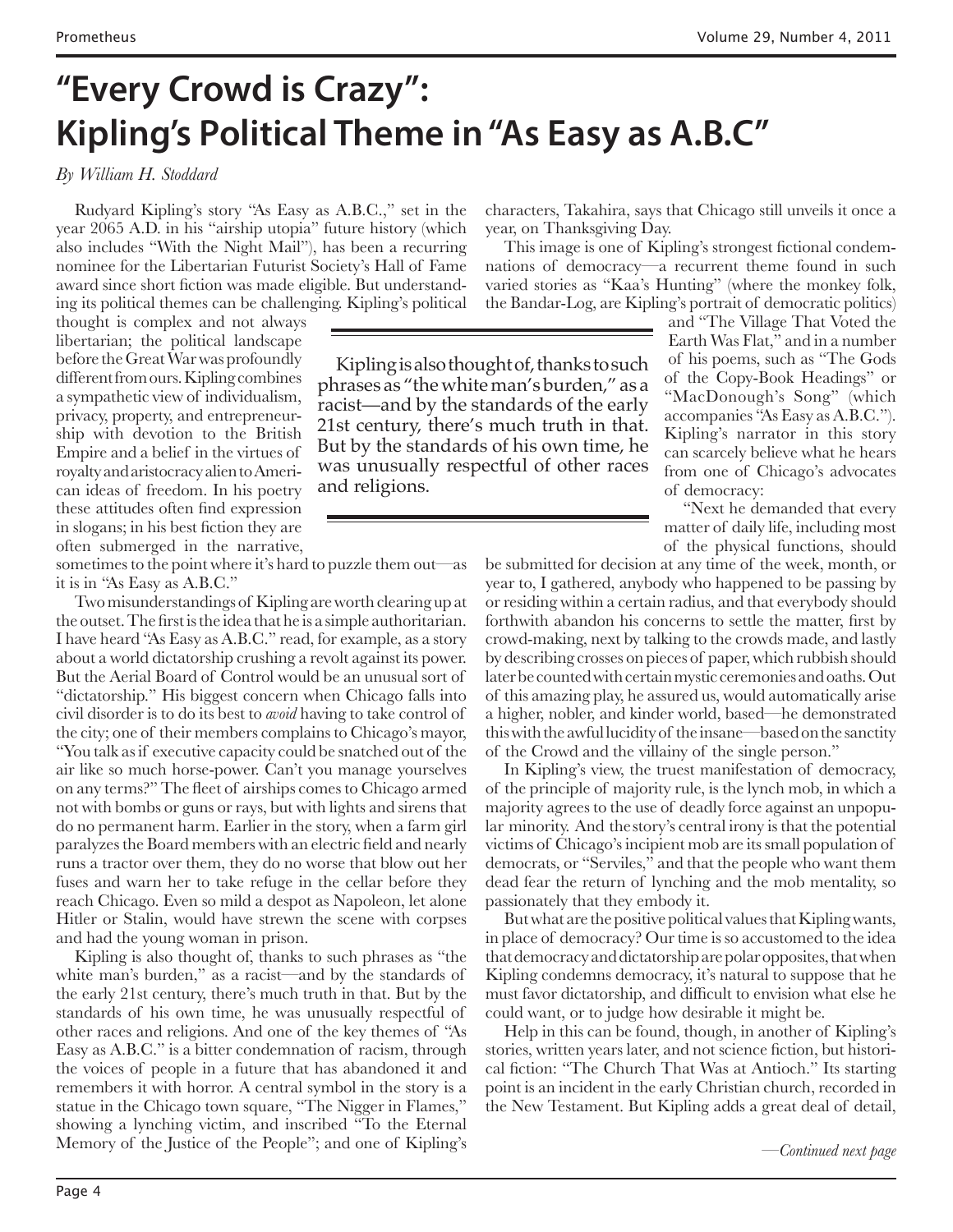#### *—Kipling, continued from previous page*

based on his knowledge of Roman history. And while "The Church That Was at Antioch" is memorable for far more than its political content, it has surprising parallels to "As Easy as A.B.C." that allow a kind of parallax in which certain things jump out into the reader's perspective.

In the first place, both stories focus on official representatives of a large and powerful organization with military capabilities. Obviously this is true of the Roman Empire, personified by the Prefect of Police for Syria and his nephew, a Roman officer. But the Board members of the A.B.C. represent "all that remains to the planet of that odd old word authority";

and they are accompanied by an aerial fleet of 250 keels. The A.B.C. is officially simply an administrative body charged with keeping the traffic going, but its charter adds "and all that that implies," and Kipling's plot shows that local communities can always demand A.B.C. intervention by shutting down traffic. So in a sense the A.B.C. *is* an empire, the farthest reaching ever created. And it should be remembered

that keeping the traffic flowing, and all that that implies, was one of the main concerns of the Roman Empire as well, and that Romans were among history's great road builders.

In the second place, both stories place their officials in remote and somewhat backward communities: Antioch, in the Eastern Mediterranean, and Chicago, in North America. (After his humiliating departure from Vermont in 1896, Kipling must have enjoyed writing about the provincial Americans of 2065!)

In the third place, each community has a minority who are seen as peculiar by the people around them. In Antioch it's the Christians, described by the Prefect as "a College here of stiff-necked Hebrews"; in Chicago it's the Serviles, "a few men and women who can't live without listening to themselves, and who prefer drinking out of pipes they don't own both ends of. They inhabit flats and hotels all the year round. They say it saves 'em trouble. Anyway, it gives 'em more time to make trouble for their neighbours." The Christians, of course, are destined to become the rulers of the Empire, though to the Romans this seems an obvious absurdity; but the democracy that the Serviles advocate has been swept aside, and by 2065 is scarcely even remembered.

In the fourth place, both communities are under a threat of mob violence against their dissident minorities. The hostility in Antioch has multiple sources: disputes among Christians over clean and unclean food, pagan temple butchers not wanting to lose sales of altar scraps, kosher butchers wanting the business of Hebrew Christians, and Jewish fears of losing their special legal status in the Empire, played on by agitators from Jerusalem. The Serviles, in contrast, bring the mob down on themselves, by holding a meeting in the public market, advocating the return of democracy in a world that has turned against "The People" as a political idea—that is, return to the rule of exactly the sort of crowd that is ready to

murder them, as a member of the A.B.C. points out to their leaders. In both stories, the threat that has to be guarded against is the spirit of the mob.

The actual plots of the stories are different: Similar situations lead to different conclusions that resolve the conflicts in different ways. And the conflicts themselves, though parallel, are not identical. Each story has a single (unnamed) female character, whose voice makes its key emotional point, but the two points, and the two characters, are utterly different. "The Church That Was at Antioch" puts that point at the very end, but "As Easy as A.B.C." ends with its fading into irony.

But the underlying conceptual structure is strikingly parallel: the opposition between a civilized, cosmopolitan power whose

In Kipling's view, the truest manifestation of democracy, of the principle of majority rule, is the lynch mob, in which a majority agrees to the use of deadly force against an unpopular minority.

goal is to ensure that conflicts are resolved by law rather than violence, and a local population divided into factions that are all too ready to set law aside. Civilization, for Kipling, is on the side of the empires, whether Rome in the Near East, Britain in India, or the Aerial Board of Control (seemingly also based on London) in North America. Given

the record of past empires, that estimate may seem optimistic! But in his imagined future, Kipling has envisioned an "empire" that is strikingly less murderous and more libertarian than its precursors, one for which, "as a matter of policy, any complaint of invasion of privacy needs immediate investigation, lest worse follow." If we should ever have a world government, one with the values of the A.B.C. would have its attractions for libertarians.

#### **Prometheus Submission Guidelines**

Without content no publication can survive. In order to continue publishing future issues, *Prometheus* seeks reviews, interview, essays, articles, and columns of interest to libertarian science fiction fans. Any individual may submit material — membership in the LFS is not required.

As the newsletter of the Libertarian Futurist Society, *Prometheus* focuses on Prometheus Awardnominated works, but also publishes reviews and articles beyond the Prometheus Award candidates.

Letters of comment also are welcome, whether about the reviews, or any questions about LFS, the nominating and voting process. In this digital age the printed press contiues to matter, but we need your help to sustain this newsletter.

Contact the editor for more details via email at: editor@lfs.org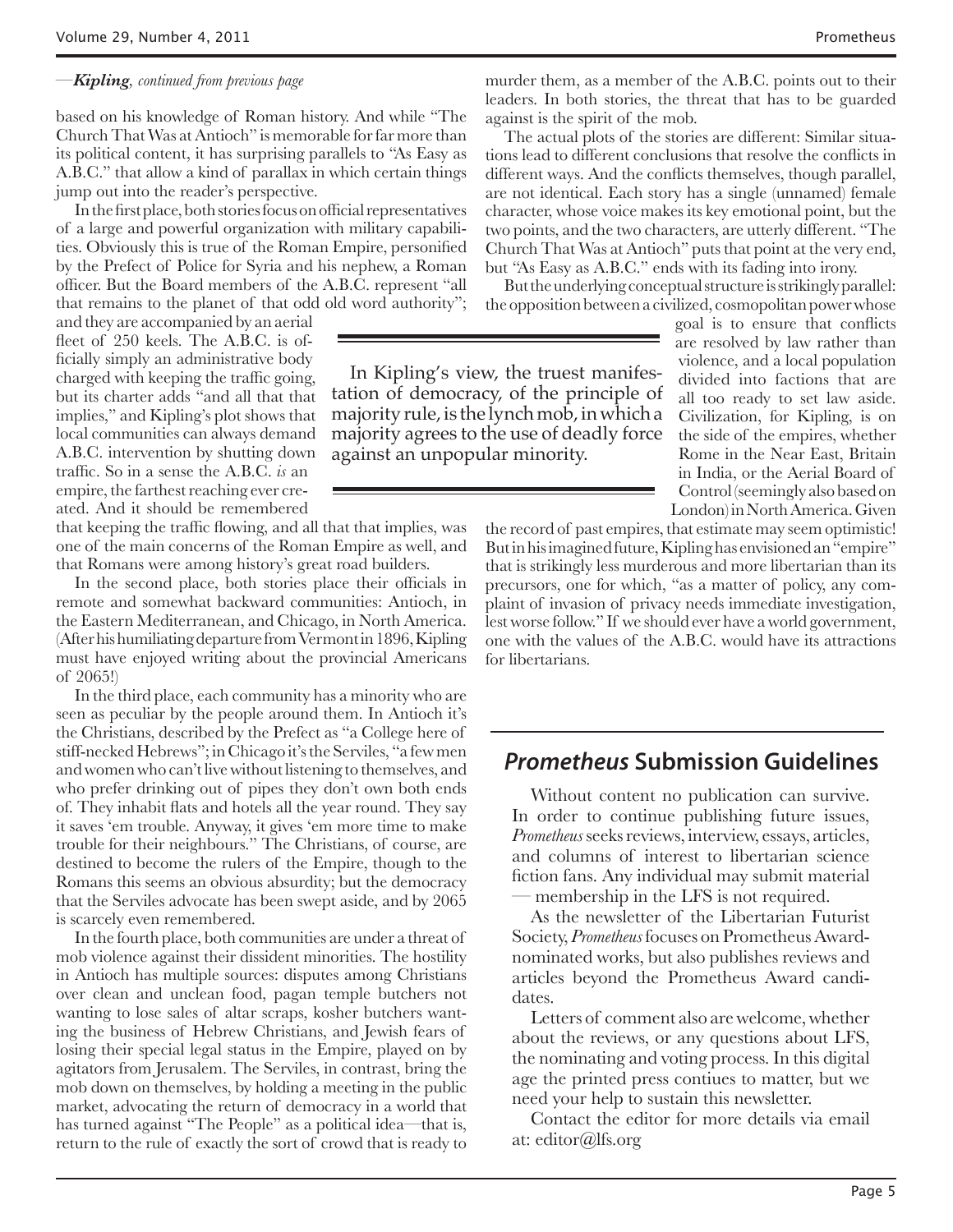#### *—Libertarianism & SF, continued from page 1*

about future political and economic trends. Science fiction also has political impact because a disproportionate fraction of its readers are young. According to the Harris poll, 31% of people in the 18-33 age group read the genre, compared to 20% of those over 45. Numerous studies show that people's political views are most susceptible to change when they are young. Other things equal, a genre read primarily by young people is more likely to affect the distribution of political opinion than one read by the middle aged or the elderly.

The genre also tends to attract readers with higher than average levels of education. Such people are also more likely to be politically active and influential.

For these reasons, the politics of science fiction is worthy of inquiry even for those who have little interest in the genre for its own sake. It is equally important to try to understand *why*  science fiction and fantasy are so much more libertarian than other literary genres. Several factors are at work, some having to do with the nature of the genre itself, and others with the nature of people likely to be attracted to libertarian ideas.

Politics is far from the only important aspect of a literary genre. Good literature can advocate bad political ideas and vice versa. But although politics is far from the only noteworthy aspect of science fiction, it is important enough to try to understand better.

#### **The Prevalence of Libertarian Ideas in the Genre**

Science fiction and fantasy have long had a much greater libertarian presence than any other literary genres. Robert Heinlein, one of the founding fathers of modern science fiction, was self-consciously libertarian. Several of his books incorporate libertarian, antigovernment themes. Other prominent, explicitly libertarian science fiction writers include Larry Niven, David Brin, and Vernor Vinge. There is also a much larger number of writers who do not think of themselves as libertarian, but nonetheless have strong libertarian overtones to their work, especially in taking a skeptical view of government power. Ursula LeGuin, one of the most influential science writers of the last forty years, is a left-wing anarchist whose antigovernment views are reflected in her work. The same can be said, to a lesser extent, for many other nonlibertarian science fiction writers.

Similar patterns are also prevalent in fantasy literature, where recent work by George R.R. Martin, Joe Abercrombie, Daniel Abraham, and many others has taken a highly critical view of state power. In both Martin's popular *Song of Ice and Fire* series and Abercrombie's *First Law* series, nearly all of the contending governments and rulers seem to be repressive in nature, and all are portrayed as structurally flawed. That contrasts with some, more traditional heroic fantasy, which ascribes the flaws of government to individual bad rulers and implies that government would function well if only the right people were in power. Obviously, the former approach is much more libertarian than the latter.

Over the last decade, the two science fiction or fantasy series that have had the greatest cultural impact have been J.R.R. Tolkien's classic *Lord of the Rings* (which was made into a highly

successful series of movies), and J.K. Rowling's Harry Potter series. Both series have very strong libertarian elements.

In the *Lord of the Rings*, Tolkien deliberately incorporated his strong suspicion of government. The Ring of Power after which the book is named allows the wielder to control the will of others and eventually corrupts himself as well. It is, in some ways, a metaphor for political power. Significantly, not even good people like the wizard Gandalf can be trusted with the Ring. If they try to use it, they will inevitably be corrupted by it. The only way to eliminate the threat posed by the Ring is to destroy it. It cannot be used for good. This, of course, is very similar to the libertarian attitude towards political power, of which the Ring is a symbol.

More subtly, the few favorably portrayed governments in the *Lord of the Rings* are all very minimalistic in nature. The Shire, the society where the Hobbits live, has almost no government to speak of other than a small security force. When the Ring is destroyed and Aragorn is established as High King at the end of the story, the book hints that he will wield very little power and leave the different regions to make their own decisions in most matters.

More explicitly antigovernment is the symbolism inherent in the chapter on "The Scouring of the Shire." When the secondary villain Saruman temporarily takes over the Shire, he and his henchmen institute a system of "gathering and sharing" under which the state expropriates the wealth of the population and transfers it to politically favored groups. The episode was likely inspired by the wartime rationing system that the left-wing Labor Party government continued even after World War II. More broadly, it represents Tolkien's critique of socialism.

Tolkien himself was not a libertarian. He was more of a traditionalist conservative. But he did have a libertarian-like suspicion of government that is very much reflected in his work. In a personal letter, he wrote that his "political opinions lean more and more to anarchy (philosophically understood, meaning abolition of control, not whiskered men with bombs)." He went on to say that "[t]he most improper job of any man, even saints …. is bossing around other men. Not one in a million is fit for it, and least of all those who seek the opportunity." Most libertarians would agree. Tolkien differed from many libertarians on some issues, especially in his distaste for industrialization and modern technology. But he was very libertarian in his attitude towards government power.

Like the *Lord of the Rings*, J.K. Rowling's Harry Potter series also includes strong libertarian themes. The main enemies facing Harry Potter and his friends Ron and Hermione are the Dark Lord Voldemort and his "Death Eaters." But they also constantly find themselves at odds with the Ministry of Magic, the government of the wizard world. In his article "Harry Potter and the Half-Crazed Bureaucracy," law professor Benjamin Barton points out that the Ministry exemplifies the worst nightmares of libertarian public choice economists. It is a government that consists almost entirely of unaccountable bureaucrats who pursue their narrow self-interest at the expense of the public good. Ministry officials routinely abuse

*—Continued next page*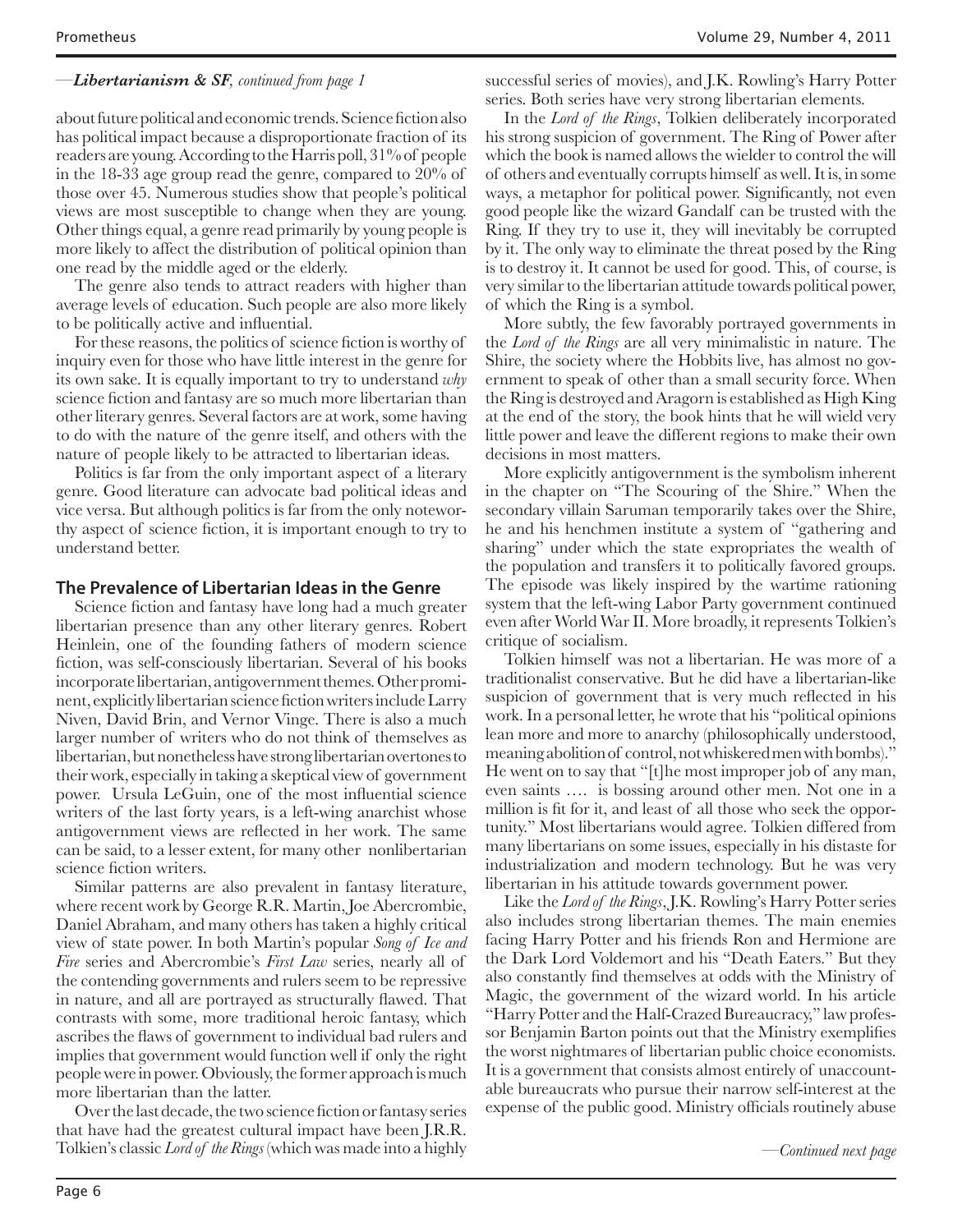#### *—Libertarianism & SF, continued from previous page*

their powers with little or no effective constraint imposed by the press, public opinion, or the democratic process. They violate civil rights, imprison the innocent, and engage in crude propaganda. When pompous Ministry bureaucrat Dolores Umbridge temporarily takes over as headmistress of the heroes' Hogwarts School of Witchcraft and Wizardry, she institutes a virtual reign of terror.

The Ministry also signally fails to carry what even most libertarians agree is a core function of government: defense against attack. Despite repeated warnings from Harry, his mentor Albus Dumbledore, and others, the Ministry remains oblivious to the threat of Voldemort until it is far too late. The only genuinely effective opposition to Voldemort is provided by the Order of the Phoenix, a private organization.

Ultimately, the Ministry is defeated by Voldemort, who then takes it over and uses its accumulated power to enact a reign of terror of his own. The abuses of the Death Eater-controlled Ministry, however, are merely more extreme extensions of the practices of the "normal" Ministry that preceded it. Both imprison innocent people without trial, both persecute their political opponents, and both are unaccountable and self-seeking.

Throughout the series, Rowling implies that the Ministry's flaws are structural, not merely a result of the wrong people being in power. Even after the ineffectual Minister of Magic Cornelius Fudge is replaced in the sixth book by a more decisive leader, the Ministry's performance does not improve. There are some well-intentioned and competent officials in the Ministry, such as Ron's father Arthur Weasley. But they are unable to effectively oppose the more ruthless bureaucrats who dominate the organization. The idea that the flaws of government are inherent and can only be alleviated by limiting the state's powers is, of course, central to libertarian thought.

Obviously, the Ministry's ineffectiveness against Voldemort is to some extent necessitated by the plot. If the Ministry had defeated Voldemort early on, there would have been little for the heroes to do. However, Rowling did not have to make the Ministry oppressive as well as ineffective, and she did not have to devote such a large part of the plot to its flaws.

Unlike Tolkien, Rowling may not have consciously intended

#### **The Complete Carl Barks Disney Library**

In *Prometheus*, Volume 29, Number 2, Winter 2011, Phillip Salin wrote an appreciation of Carl Barks' Disney cartoons, especially ones about Scrooge McDuck. Salin wrote that article several years ago, and luckily for other fans of Barks's work, in an unexpected coincidence, the entire Carl Barks Disney Library is in the process of being released. The collection will span 37 volumes, and already the first of these, *Walt Disney's Donald Duck "Lost in the Andes"*, is available for the retail price of \$24.99, and the second book, *Walt Disney's Uncle Scrooge: "Only a Poor Old Man"* is due in June 2012.

to include antigovernment themes in her work. By all accounts, her political views are, for the most part, conventionally leftliberal.

Nevertheless, the Harry Potter series reflects a suspicion of government almost as great as that of libertarians. Barton speculates that Rowling's negative portrayal of the wizard government stems from her own unpleasant experiences with British welfare bureaucrats during her years as a poor single mother. Be that as it may, the series certainly incorporates some strongly libertarian themes, whether or not that was the author's conscious intention.

Libertarian ideas are less common in science fiction TV shows and movies than in written novels, possibly as a result of Hollywood's strongly liberal orientation. Unlike science fiction novel writers, most of whom specialize in the genre, Hollywood producers and writers tend to be generalists. That includes those who work on science fiction movies and TV shows. They thereby reflect the political attitudes prevalent in their profession as a whole rather than those among science fiction writers specifically.

Even so, libertarianism does seem to have influenced the work of Joss Whedon, probably the most successful science fiction and fantasy TV producer of the last twenty years. Whedon has said that he deliberately incorporated libertarian themes in his 2002 science fiction series *Firefly*. They are also evident in his far more famous series *Buffy the Vampire Slayer*, where government institutions are consistently portrayed negatively.

Although Buffy and her friends attend an affluent public school that does not lack for funding, most of the school officials are incompetent or worse. Later in the series, the US government's efforts to use vampires and demons for its own benefit are viewed extremely negatively. The government's intervention nearly leads to disaster. By contrast, Buffy and her friends, "the Scoobies," are much more successful in their private efforts to combat the underworld. As in the Harry Potter series, government turns out to be inferior to the private sector even in its core defensive function. To drive the point home, the colonel leading the government Initiative even denounces Buffy and the Scoobies, as "anarchists," an epithet the latter embrace.

Obviously, the vast majority of modern science fiction is not libertarian. Much of it is largely apolitical, and many other works promote conventional left-wing or conservative ideas. There is even a long tradition of socialist science fiction, dating back to the nineteenth century efforts of Edward Bellamy and H.G. Wells. The Star Trek movies and TV shows, perhaps the most popular science fiction series ever, portrays a socialist future favorably.

Even so, the incidence of libertarian themes in science fiction is far greater than in any other literary or pop cultural genre. No other genre boasts so many libertarians among its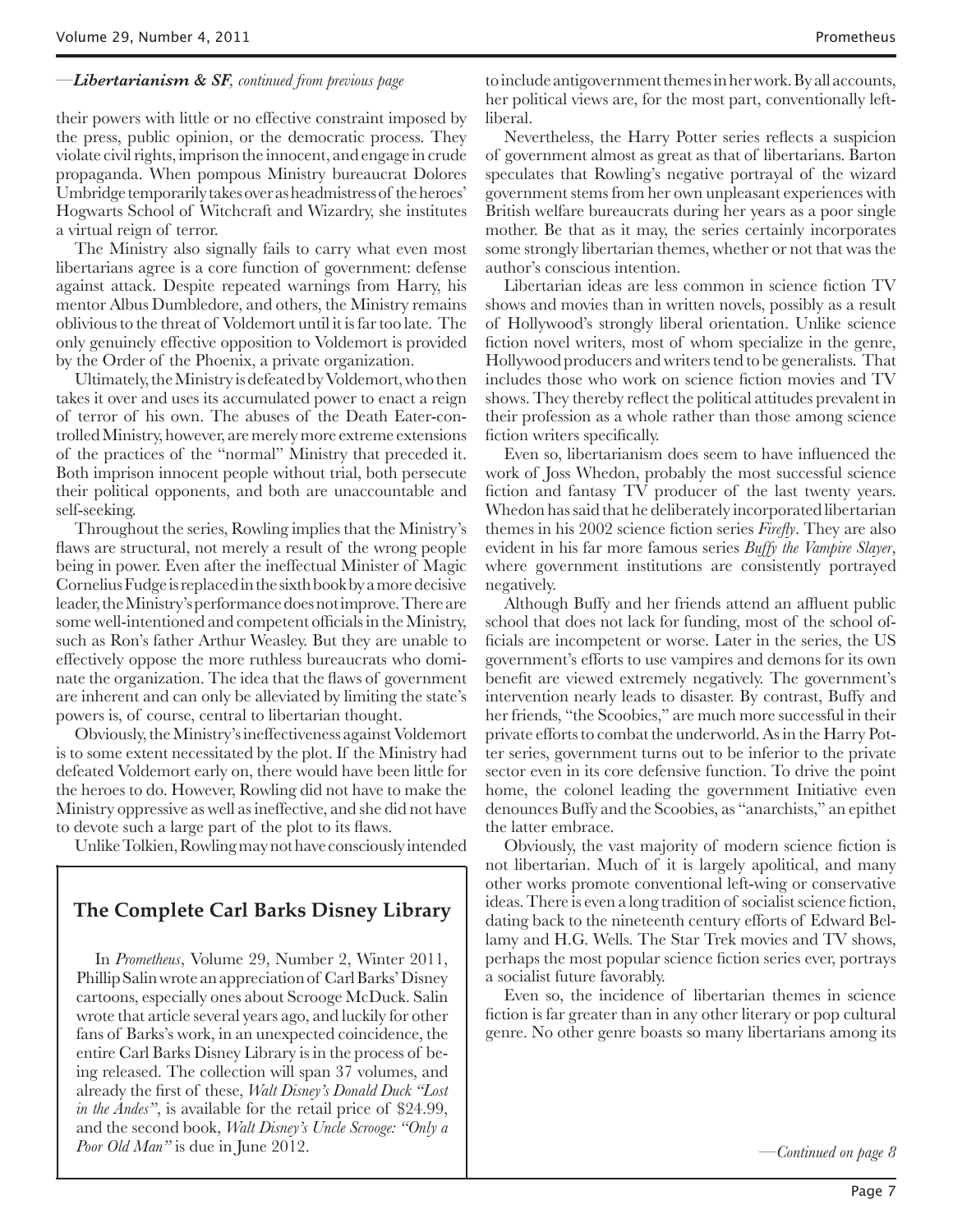#### *—Libertarianism & SF, continued from page 7*

most prominent authors, and none has been so effective in conveying libertarian ideas so often.

#### **Why Science Fiction is so Libertarian**

The relative prevalence of libertarian themes in science fiction has both supply and demand elements. On the supply side, libertarian writers are more likely to work in this genre than others. From the demand perspective, libertarian readers are also more likely to be attracted to it.

There are several reasons why libertarian writers are unusually common in the genre. Unlike traditional literary fiction, which is mostly set in the present-day world or in the historical past, science fiction works are usually set in worlds vastly different from our own. This makes it easier for authors to

explore ideologies that differ radically from those dominant in the real world, including libertarianism. Utopian and dystopian stories have been a staple of science fiction since the origins of the genre. The works of Edward Bellamy, Wells, Yevgeny Zamyatin, and George Orwell are all well-known early examples. So too are some of Ayn Rand's famous novels promoting libertarianism, especially *Atlas Shrugged,* which might

be considered near-future science fiction.

This factor doesn't necessarily differentiate libertarianism from other ideologies that advocate a radical break with the political status quo. And it is indeed the case that other radical ideologies are also overrepresented in the genre, notably socialism and left-wing anarchism. It does, however, help explain why libertarianism is overrepresented in the genre relative to more mainstream ideologies.

A second connection between science fiction and libertarianism is technological optimism. With rare exceptions, libertarians tend to be optimistic about the possibility of new technologies improving our lives. Relative to adherents of most other ideologies, they are more likely to welcome such technological advances as genetic engineering, cloning, and nuclear power. Although there are important examples of technopessimist science fiction, the genre as a whole also tends towards technological optimism, creating an affinity with libertarianism.

Libertarianism is not, of course, the only ideology compatible with technological optimism. Early twentieth century Communists and Fascists were also bullish on modern technology, as were many left-liberals. Since the rise of the environmental movement and the threat of nuclear weapons, however, much of the political left has tended towards technological pessimism. And traditionalist conservatism has always had a certain suspicion of new technology. Thus, libertarianism is more compatible with science fiction's dominant attitude towards new technology than the two other ideologies most prevalent in the Western world today.

A common attitude towards tradition also unites libertarians

Prometheus Volume 29, Number 4, 2011

and many science fiction writers. The genre has a long history of challenging traditional attitudes on political and moral issues. Although libertarian scholars such as F.A. Hayek have emphasized the importance of freely chosen traditions that have developed in free markets and civil society, libertarianism as a whole tends to be skeptical of tradition. After all, statist control of the economy and society is a longstanding tradition in most of the world.

What is true of science fiction writers is also true of genre readers. They too tend be more open to radical new ideas, more technologically optimistic, and less deferential towards tradition than readers of most other genres. As a result, they are also more likely to be libertarian.

There is also a personality factor that might incline libertarians to become science fiction fans and vice versa. In a recent study, political psychologist Jonathan Haidt finds that, relative to liberals and conservatives, libertarians tend to be

more logically oriented but less empathetic towards other people. In other words, they are likely to favor logic over emotion as the basis for their political views.

That doesn't necessarily prove that libertarianism is correct. Attempts at logical reasoning can sometimes mislead us, and emotion is occasionally a useful guide to reality. Regardless, valuing logic

over empathetic identification is also a characteristic of the science fiction genre, one that helps explain why libertarian readers are disproportionately attracted to it.

Traditional literary fiction is primarily character-focused. What grabs the reader's attention is an empathetic identification with one or more characters and their emotional development over the course of the plot. By contrast, science fiction stories are relatively more focused on world-building. The real star of the show is often not the main character but the imaginary world created by the author. Think of Tolkien's Middle Earth, Larry Niven's Ringworld, George R.R. Martin's Westeros, or Ursula LeGuin's Earthsea. Genre fans love to consider the pros and cons of these imaginary worlds and whether or not they are logically consistent. A person who is attracted to logic more than emotion is more likely to enjoy a literary genre focused more on world-building than character development. And such a person is also more likely to be libertarian than one who is less logic-oriented and more empathetic.

Obviously, the best science fiction stories also have good characters, and some traditional literary novels also have world-building elements. The two are not mutually exclusive. Nonetheless, as a general rule, science fiction tends to emphasize world-building over character development, whereas most other literary genres tend towards the opposite.

The combination of receptiveness to radical ideas, technological optimism, skepticism about tradition and valuing of reason over emotion helps explain the relative prevalence of libertarianism in science fiction. No other genre combines all

The combination of receptiveness to radical ideas, technological optimism, skepticism about tradition and valuing of reason over emotion helps explain the relative prevalence of libertarianism in science fiction.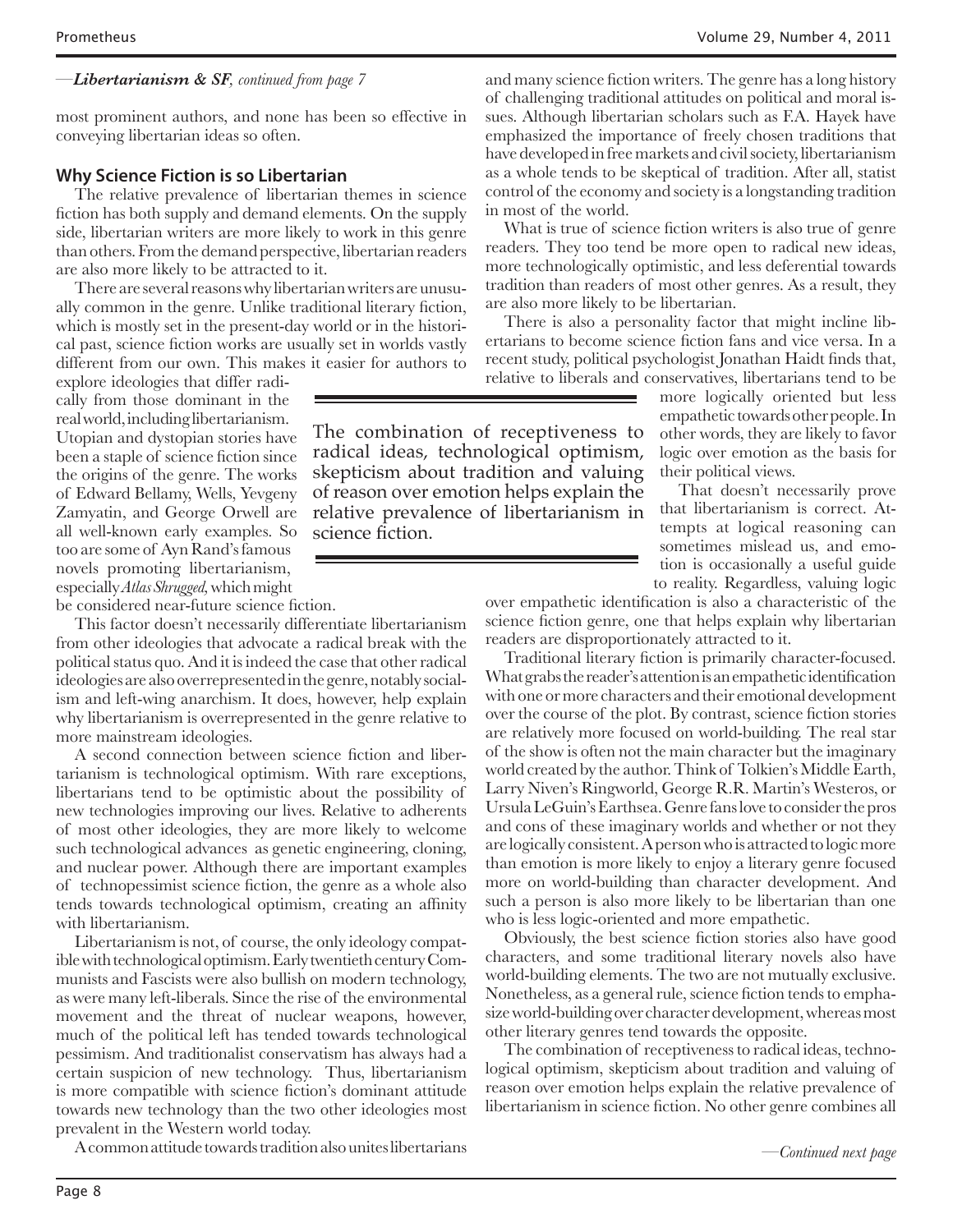#### *—Libertarianism & SF, continued from previous page*

of these attributes, and few have more than one or two.

#### **Conclusion**

Libertarianism and science fiction have a longstanding affinity. It is no accident that science fiction works by authors such as Ayn Rand and Robert Heinlein have played an important role in introducing libertarian ideas to new audiences. The disproportionate presence of libertarian ideas in the genre is likely to continue, as will its role in spreading the ideology.

This is critical because science fiction plays an important role in popular culture and in forming many people's conceptions of future politics. The genre also has an audience that is disproportionately likely to be politically influential.

At the same time, there are important limits to the genre's reach. While almost one third of men read science fiction novels, only 20 percent of women do. Science fiction also still lacks the intellectual prestige of traditional literary fiction, which makes it less appealing to some highbrow audiences. Finally, science fiction has less appeal to people with low levels of education.

The question then arises whether libertarian successes in science fiction can be replicated in other genres. For example, according to the Harris poll, the most popular literary genre in the United States today is mystery and crime, read by 48% of Americans. This genre creates some obvious opportunities for libertarian writers, such as works focused on the iniquities of the War on Drugs. Yet there is little if any libertarian presence within the field.

The same can be said for traditional highbrow literary fiction, where there are also very few libertarians in the field. The most notable exception is Peruvian libertarian Mario Vargas Llosa, winner of the 2010 Nobel Prize in Literature. It remains to be seen whether Vargas' success can be replicated in the English-speaking world.

Other genres have fewer affinities with libertarianism than science fiction does. But that does not mean that they are totally inimical either. There is plenty of room for progress.

*Ilya Somin is an Associate Professor at George Mason University School of Law. He writes regularly for the popular Volokh Conspiracy law and politics blog.*

*—Democracy Society review, continued from page 2*

twists and turns, with a big final twist which I did not see coming.

The author is focused upon a political theme. He is raising the alarm about what he calls "universal-suffrage democracy," a term he uses to describe a political system where the many are allowed to oppress and loot from the few, a political system where all constitutional protections for individuals have been cast by the wayside, and in a nation where economic ignorance is widespread.

He goes so far as to contemplate the question of whether a wise hereditary monarchy might sometimes provide a freer system of governance. The huge problem of how a monarchy could be kept on a wise path, however, is not explored. Granted that contemporary democracies show many institutional and philosophical weaknesses, it seems obvious to me that historical monarchies showed a grim tendency to sink into tyranny. But it's also true that monarchy was a dominant form of government for much of human history, and speculative fiction has repeatedly imagined its return. See, for example, Larry Niven and Jerry Pournelle's classic *The Mote in God's Eye*.

As an aside, it is worth noting that the authors of *The Federalist Papers* tended not to use the word "democracy" to describe the form of representative government they were endorsing. They tended to see the word as having negative connotations of the dangers of mob rule. But over time connotations often shift, and de Tocqueville's Nineteenth Century study *Democracy in America* is devoted to explaining how well democracy worked out in the U.S.

While our author is critical of trends in American democracy, there is another country whose democratic trends he finds even scarier. His fictional Russian president declares: "I decided to go for the presidency instead of just a seat in the Duma because my supporters told me that I was extremely popular because of my corruption."

The story line veers around the United States and around the world, and while the descriptions are not lengthy, they were very particular, giving the sense that the author had been to most of these places himself and taken note of their distinctive features.

While a number of the characters exhibit interesting personal outlooks and intriguing value conflicts, the pace of the story necessarily keeps us from getting into a great deal of psychological depth. This is not a book to take up if you insist on multidimensional character studies, or if literal believability is high on your list of literary virtues.

It's more of a high-speed trip through a Looking-Glass dystopia, with the illogical villains showing off thinking processes reminiscent of Lewis Carroll's Alice stories. Fortunately, the heroes demonstrate the common sense logic which Alice herself displays, and you have the sense, from the beginning, that the heroes will emerge triumphant.

*John Enright is the author of* More Fire and Other Poems *and the novel* Unholy Quest*. He lives in Chicago with his wife, Marsha Familaro Enright, and works as a computer consultant. His regularlyupdated blog is titled "Rhyme of the Day" at <http://john-j-enright. livejournal.com/ >* 

*This review originally appeared online at The Atlas Sphere <http:// www.theatlasphere.com/columns/110830-eright-democracy-society. php> and is reprinted here with permission of the author.*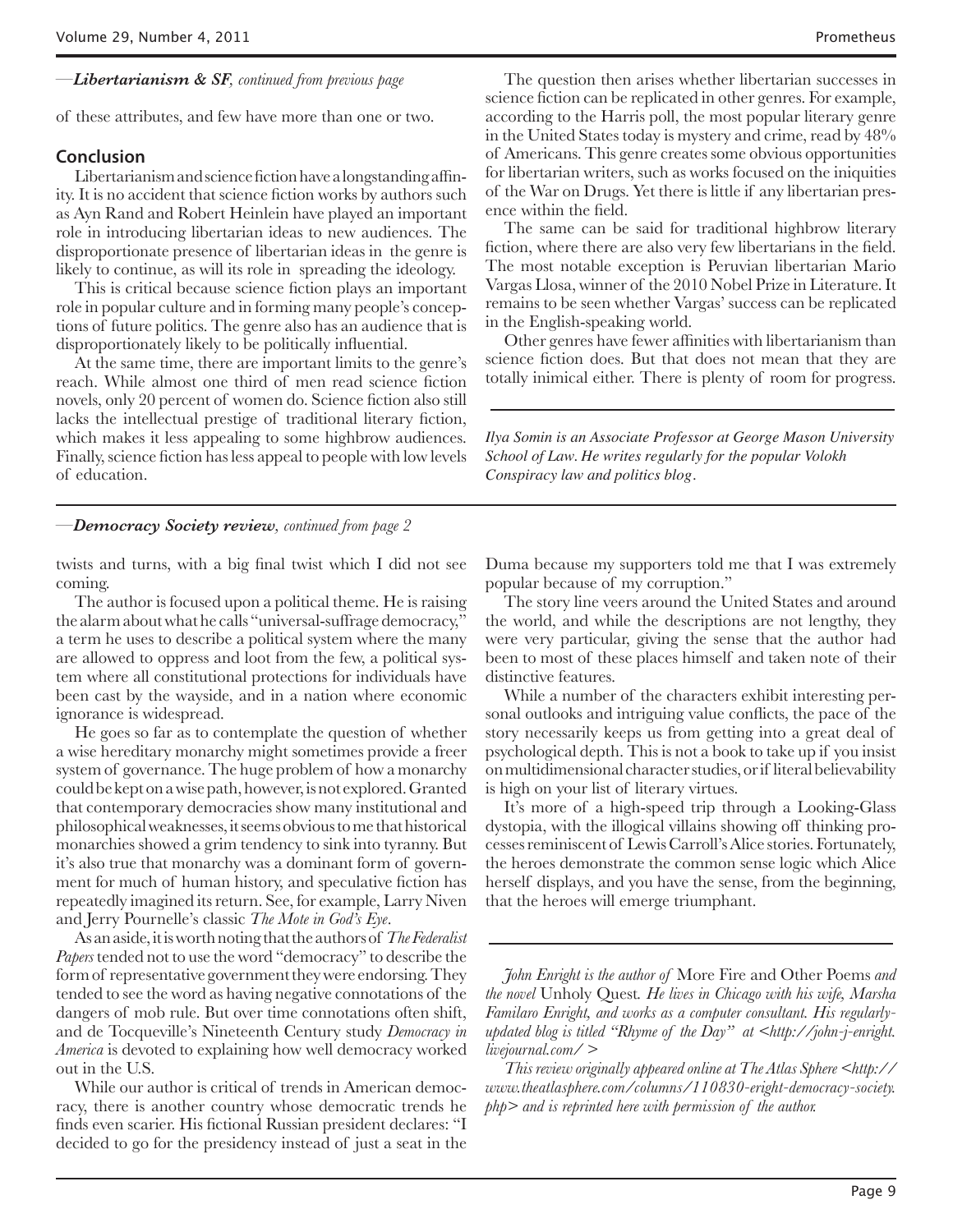#### *—Vernor Vinge review, continued from page 3*

further threats, and many of the key characters are motivated by their understanding of it. But the focus of *The Children of the Sky* is almost entirely on events on its single world. On one hand, it's a further exploration of the nature of the Tines themselves, and of their efforts to create a technologically advanced society based on human library records. On the other, it's an exploration of human generational politics. As the latter, it sometimes seems to be making little jokes about political and cultural clashes on present-day Earth, but that's a very minor element in the story.

In a sense, this novel is akin to time travel novels such as [L. Sprague de Camp's] *Lest Darkness Fall* and the [S. M. Stirling's] Nantucket Island trilogy: It portrays the efforts of technologically advanced castaways to survive, sustain part of their advanced technology, and uplift the civilizations of a more primitive world. But the castaways come not from the future, but from the High Beyond, a spatial region where space operatic technologies such as FTL and true AI are possible. Much of their knowledge is inapplicable in the Slow Zone where the Tines now live. But parts of it create economic and political disequilibria—and, as a result, conflicts: are Tines equal partners or inferiors? Should human efforts focus on general technological advance or on improved medical care and life extension? How should the Tines create an industrial economy? Out of these conflicts emerge both political schemes and open violence.

A central theme of the novel is stated explicitly at the start of Chapter 14, where the human protagonist, Ravna Bergsndot, reflects on her efforts to regain the leadership she has lost to a younger man—for whom one of the "Children" the novel is named—through "sneakiness." She contrasts the positive-sum expectations of the High Beyond, where "sneakiness" means driving the best bargain possible by knowing customers well, and the negative-sum expectations of bad parts of the Slow Zone, where "only a saint could believe in return business, and all advancement depended on diminishing others." She concludes that a middle ground is called for, based on nonviolent maneuvering and politics. The plot soon takes a long detour into negative-sum games—but in the end, Ravna's preference for mutually profitable exchange over coercion pays off, and leads to some unexpected alliances.

In other words, the spirit of Vinge's story is that of a comedy, which ends not with deaths (though there are some!) but with reconciliations and revelations. Its victories are attained not by overwhelming force but by clever trickery. It also gives an important role to a Tine singleton, as a kind of Shakespearean fool. And a number of scenes are quite funny in a more

## **Moving?**

Please send any changes in your mailing address to: David Tuchman 1364 Mapleton Ave Suffield, CT 06078 Email: dtuchman@gmail.com

ordinary sense, from a mixed party of humans and Tines pretending to be a travelling circus to a Tinish mathematical genius discussing his species' romance novels, and then going on to attempted matchmaking for two of his human friends. In fact, part of the ending involves the emergence of new romantic relationships, some expected and some surprising.

Despite this frequent lightness of tone, *The Children of the Sky* has some serious and even grim events, and some substantial speculative themes. Its outlook is clearly libertarian, informed by sympathy for voluntary trade and by reluctance to turn to force. And above all, it gives us a fuller look at the Tines, one of Vinge's most imaginative creations. I think any member of the Libertarian Futurist Society will find it well worth reading.

#### **The Restoration Game**

By Ken Macleod Pyr Books, 2011 *Reviewed by William H. Stoddard*

The breakup of the Soviet Union, like the breakup of Rome, left behind a complex hinterland where people are enduring the proverbial "interesting times." It's hardly to be wondered at, that novelists, including some who write in English, are turning to the Russian periphery as a setting rich in conflict and intrigue. *The Restoration Game* represents Ken MacLeod's exploration of this territory. At the same time, it's a look backward to the Soviet Union, to what might be called the Matter of Russia (in the spirit in which the Matter of Britain refers to stories about the ethic of chivalry): an attempt to make sense of the catastrophe of Soviet communism through its imaginative transformation into fictional terms. The Matter of Russia is a natural subject for a writer whose ideas grew out of Trotskyism, which was always focused on the betrayal of the Russian Revolution.

MacLeod's particular vehicle for this is his own addition to the roster of fictional geographies: The tiny autonomous republic of Krassnia, sandwiched in between Russia, Abkhazia, and Georgia as Sinclair Lewis's Winnemac was between Illinois, Indiana, Michigan, and Ohio. Krassnia's native language seems to be a peculiar variant of Russian, distinguished by being written in the Roman alphabet, as a result of its long-ago rule by the Vrai, a military/landholding elite descended from a Roman legion that somehow made its way to the Caucasus. "Vrai," of course, is French for "true," and the pun is probably deliberate. This history, in the course of the novel, becomes the basis for an online fantasy roleplaying game, with a storyline contributed by the central character, Lucy Stone.

Most of Lucy's story, for all the setting's imaginary geography, has no more overtly fantastic content than Sinclair Lewis's novels. It reads partly like a historical novel about life in the Soviet Union under "actually existing socialism,"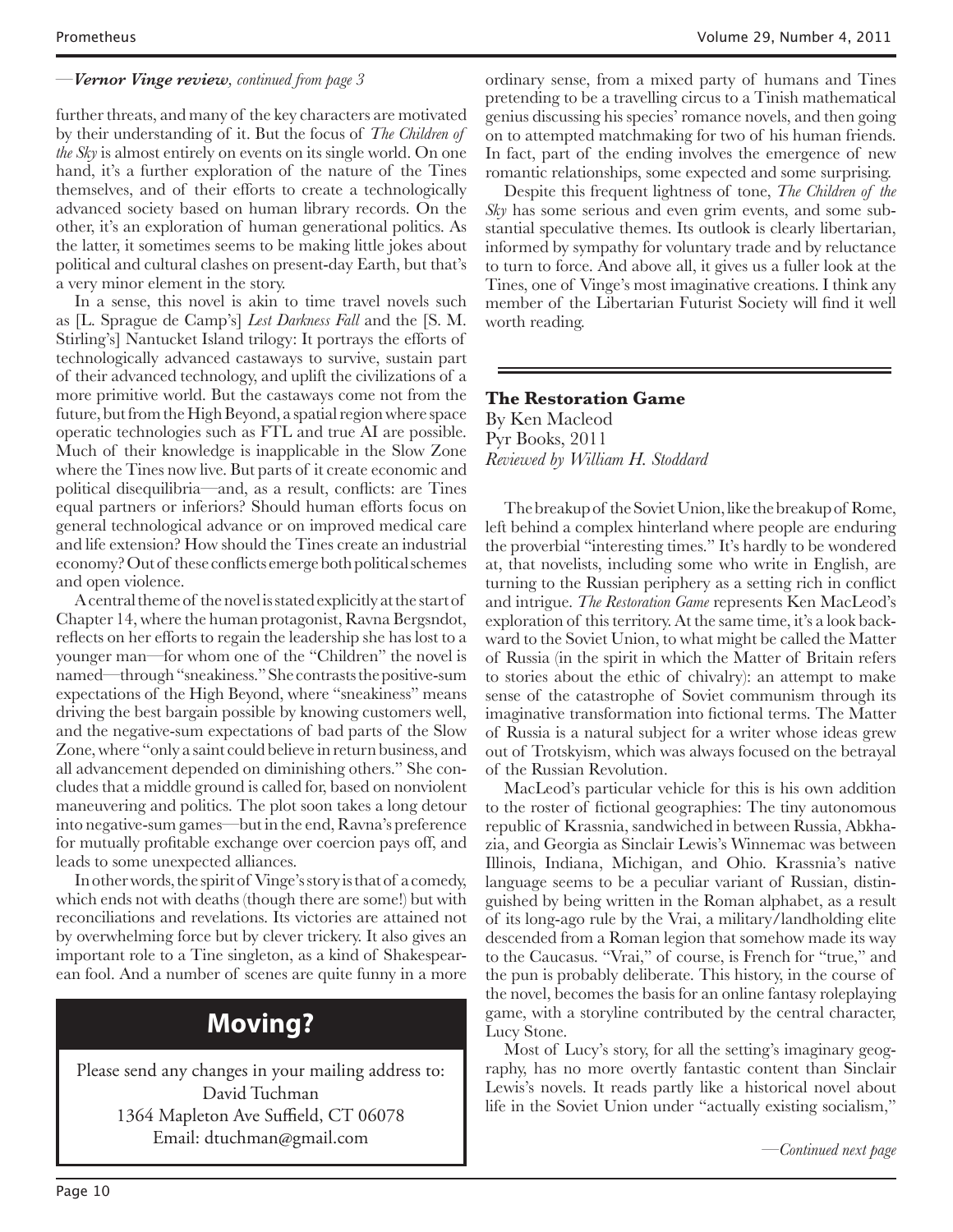#### *—Restoration Game review, continued from previous page*

and partly like a spy thriller. Lucy herself turns out to be the product of a long family heritage of spying, in the course of which they became entangled in Krassnian affairs, resulting in Lucy's being born there, and spending much of her childhood there. Much later, her gaming company is hired to do a version of their new fantasy game set in Krassnia, which results in Lucy going back there. All of this is tangled up with a plotline—worthy of a Victorian novel—centered around which of several different men is Lucy's father.

Krassnia, of course, doesn't exist. *The Restoration Game* edges up toward the realm of metafiction when Lucy herself, early on, says in so many words that Krassnia doesn't exist, and can't be found on any maps. The explanation for this turns out to take the reader into the genre of Borges' "Tlön, Uqbar, Orbis Tertius," or perhaps of Heinlein's "The Unpleasant Profession of Jonathan Hoag"—but in a form that, if no less metaphysical, is at the same time science fictional, in a very hard-sf way. The novel's climax confronts Lucy with a mysterious artifact hidden at the heart of Krassnia, which is the focus of the peculiar heresies of the Vrai, but which makes sense in quite different terms than theirs—terms that make the whole novel into science fiction. At the same time, this novel is a peculiar reversal of the themes of Lovecraftian cosmic horror. It ends by affirming that there are indeed cosmic anomalies that have not been discovered because of the inability of the human mind to correlate all its contents—but that correlation is not to be feared but to be looked forward to.

This science fictional theme is tightly bound up with the novel's political theme: the catastrophic failure of Marxism. MacLeod may have come up with one of the most ingenious explanations ever conceived for why the Russian Revolution turned out so badly. This is not a novel about the destructive effects of an imaginary collectivist society, but of a real one. MacLeod clearly knows the whole history intimately; for example, he gives a brilliant summary of Stalin's successive attacks on Trotsky, Bukharin, Zinoviev, and Kamenev—in the words of the forced confession of one of Stalin's victims. We don't actually get much in the way of a vision of something better, but we get a very clear literary statement of how badly things went wrong.

### **Classifieds**

**The (Libertarian) Connection**, openforum since 1968. Subscribers may insert four pages/issue free, unedited. **Factsheet Five** said, "Lively interchange of point, counterpoint and comments". Eight/year, \$10. Strauss, 10 Hill #22-LP, Newark NJ 07102.

**Snuff** By Terry Pratchett Harper, 2011 *Reviewed by William H. Stoddard*

Terry Pratchett's latest Discworld novel brings back one of his recurrent characters, Sam Vimes, Duke of Ankh and Commander of the City Watch, in a new setting: his country estate, two days' coach ride from Ankh-Morpork. But, naturally, he isn't there for long before he acquires a crime to deal with. This is classic "cozy" mystery terrain, the sort associated with Agatha Christie and Dorothy Sayers, with a houseful of servants and surrounding houses full of gentlefolk, a natural envi-



ronment for Vimes's wife Sybil, who is the very personification of Old Money. But Vimes himself is barely even New Money, and his usual sort of mystery plot is hardboiled, noir, or police procedural. The conflict between the two is one of the big drivers of the comedy in this story.

But there's more going on here than comedy. The country gentlefolk turn out to be every bit as capable of corruption and wickedness as any noir villain. Sam Vimes doesn't just face elegant drawing-room conversational sparring, but physical threats to his life.

And the source of these plots? Here's where the libertarian theme emerges: Like some of the wealthy rural families Jane Austen wrote about, these prosperous gentry are making money off the the enslavement and abuse of one of the Disc's minority races. Since this is a fantasy novel, the race in question is Pratchett's version of goblins. Pratchett gives them a detailed and peculiar culture focused on beliefs that seem religious to other races, though goblins themselves don't regard them that way. He also makes a point of their distinctive cognitive modalities and language, in a fashion that makes me think of John W. Campbell's classic definition of an alien as "a being that thinks as well as a human being, but not like a human being." None of this is noticed by other races, which drive them onto marginal land (or under it!), murder them, or enslave them—in an ironic reversal of history, shipping them off to work on plantations in the Disc's analog of Africa.

Vimes gets drawn into this when agents of the slavers try to frame him for murder, using a goblin woman as a convenient source of blood. At this point he turns back into a policeman with a crime to investigate, or a whole series of crimes—indeed, in Vimes's view, slavery as such is a crime, and he sets out to bring the rich and powerful people who commit it to